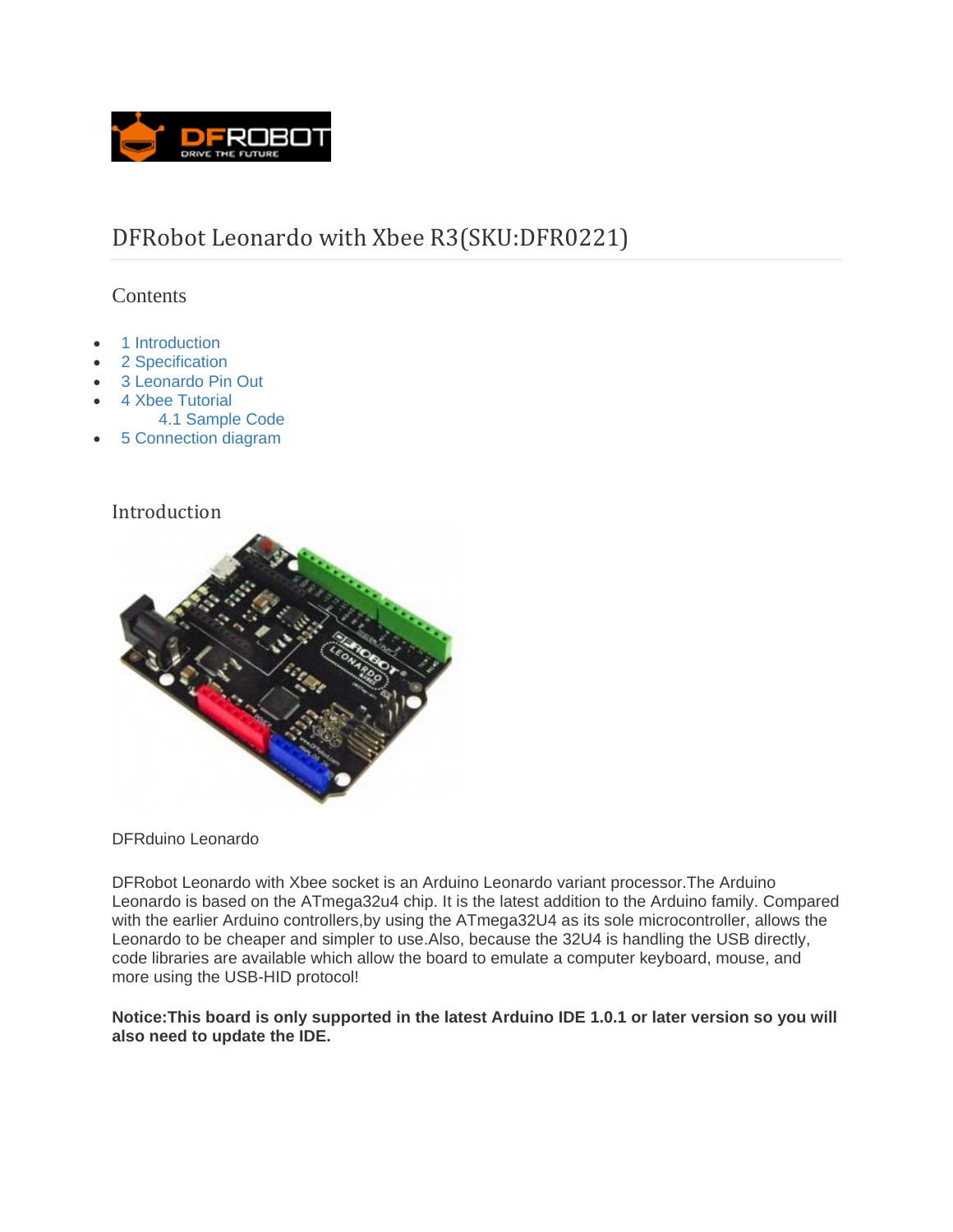# Specification

- Input Voltage (recommended): 7-12V
- Input Voltage (limits): 6-12V
- Microcontroller:ATmega32u4
- Operating Voltage: 5V
- Interface: Micro USB
- Compatible with Arduino R3 series pin mapping
- Directly support Xbee and XBee form factor wifi,bluetooth and RF modules
- Extend D14~D16 digital pins with 5v power supply
- Clock Speed 16 MHz
- Size: 70x55x14mm
- Digital I/O Pins: 20
- PWM Channels: 7
- Analog Input Channels: 12
- DC Current per I/O Pin: 40 mA
- DC Current for 3.3V Pin: 800 mA
- Flash Memory 32 KB (ATmega32u4) of which 4 KB used by bootloader
- SRAM: 2.5 KB (ATmega32u4)
- EEPROM: 1 KB (ATmega32u4)

Leonardo Pin Out



DFRduino Leonardo Pin Out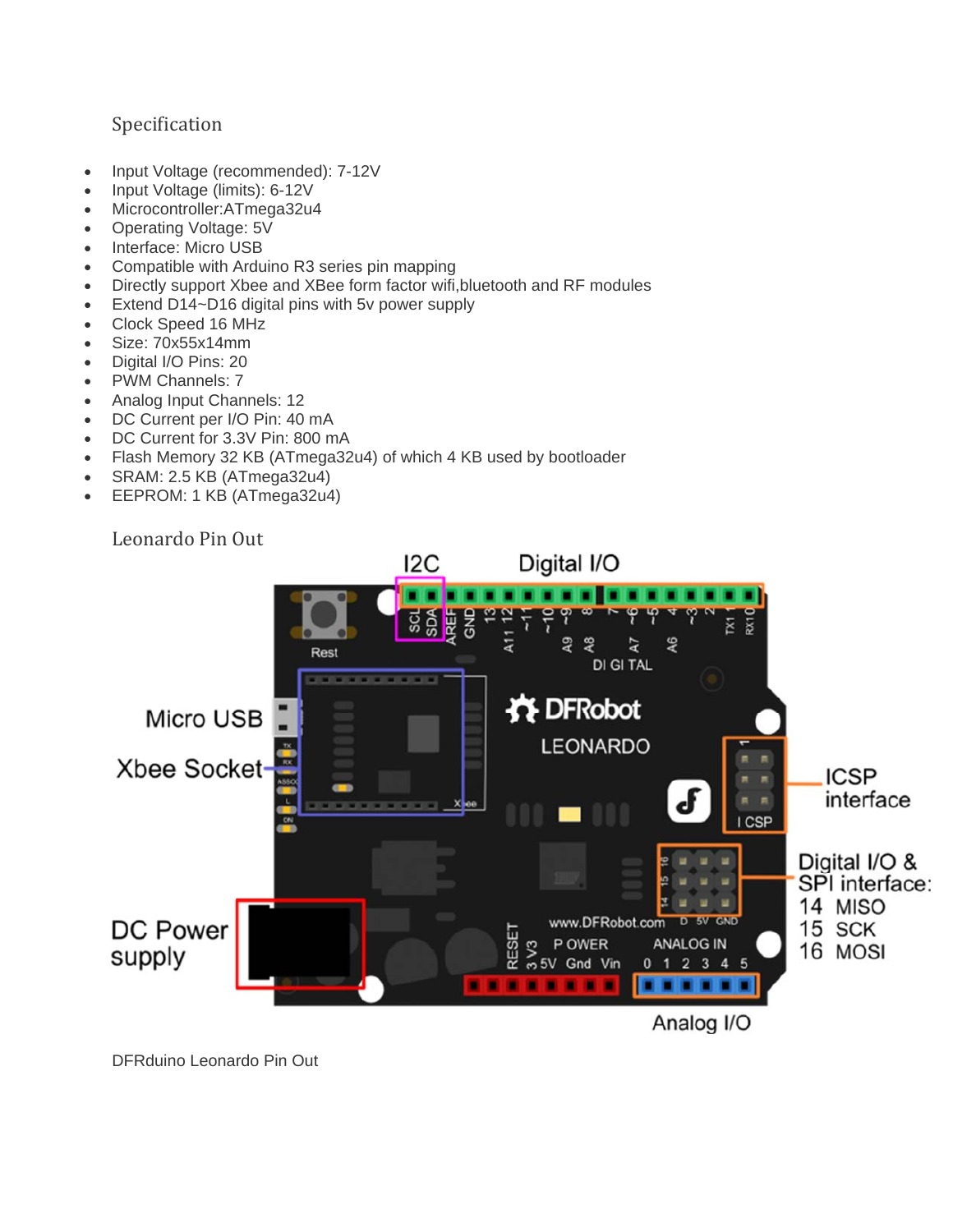### Xbee Tutorial

DFRobot Leonardo with Xbee R3 has a Xbee socket.It uses Serial1 to communicate with Leonardo.

#### Sample Code

```
// # Description: 
// It is just used to test Leonardo module 
// Write by Grey 
// Input "p" once time the led will be turn on;twice to turn off. 
// It is controled by Serial1 Xbee side only. but you can check the status fr
om serial port. 
int ledPin=13; 
int val; 
int count=0; 
void setup() 
{ 
   pinMode(ledPin,OUTPUT); 
  Serial.begin(9600); 
  Serial1.begin(115200); // Xbee Serial1 port baud rate should be set the sa
me to the xbee baud rate 
} 
void loop() 
{ 
   val=Serial1.read(); // read xbee Serial1 data 
  if(-1!=\text{val}) \frac{1}{\ell} \frac{1}{\ell} = -\frac{1}{\ell} means no data
   { 
    if('p' == val) if(count==0)count=1; 
       else if(count==1)count=0; 
     } 
     if(count==0){
```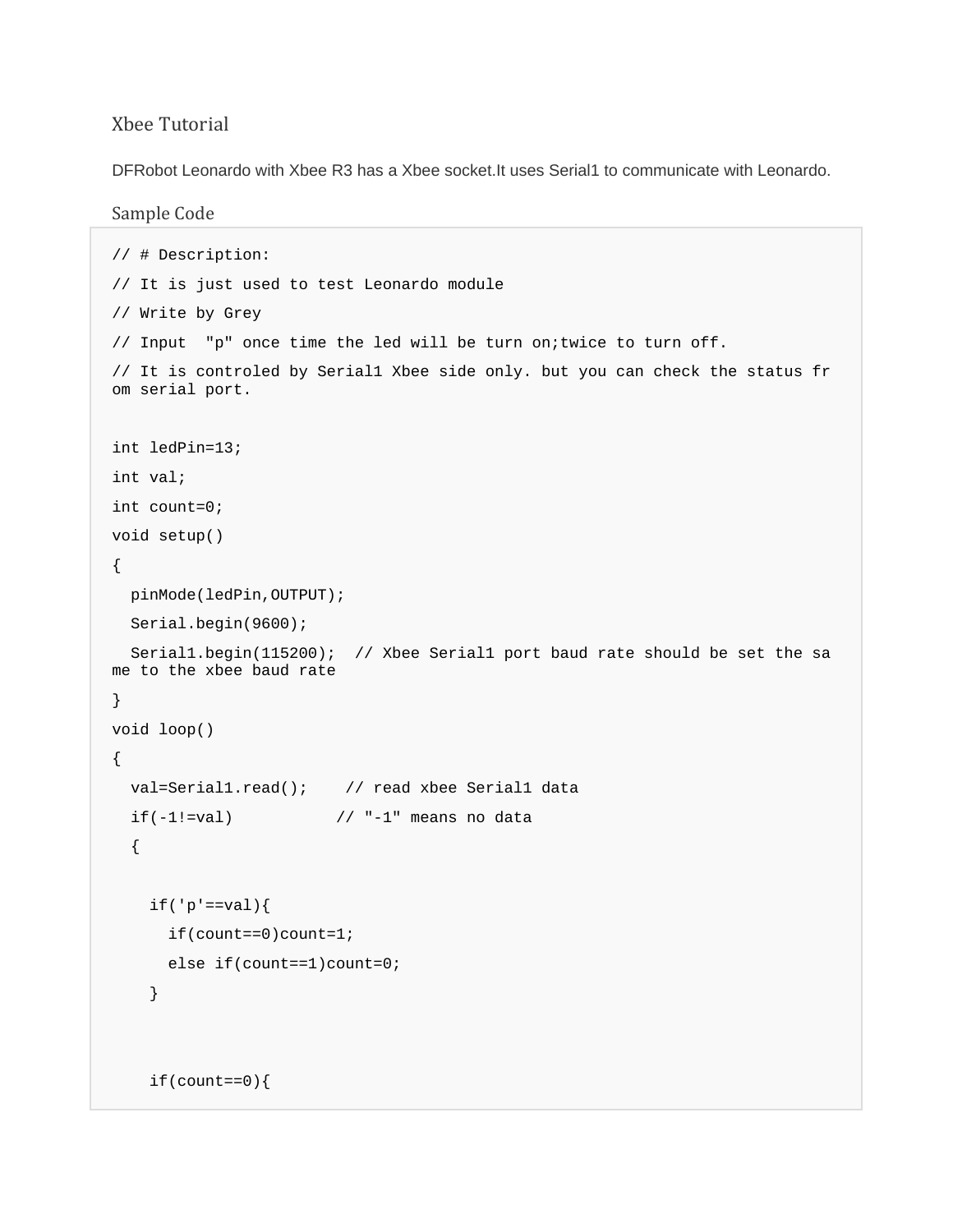```
 digitalWrite(ledPin,HIGH); // Turn on 
       Serial.println("LED ON"); // you can check the status from serial port
. 
       Serial1.println("LED ON"); //you can check the status from serial1 port
(xbee). 
     } 
     else if(count==1) 
     { 
       digitalWrite(ledPin,LOW); // Turn off 
       Serial.println("LED OFF"); //you can check the status from serial port
. 
       Serial1.println("LED OFF"); //you can check the status from serial1 por
t(xbee). 
     } 
   } 
}
```
# Connection diagram



DFRduino Leonardo With Xbee